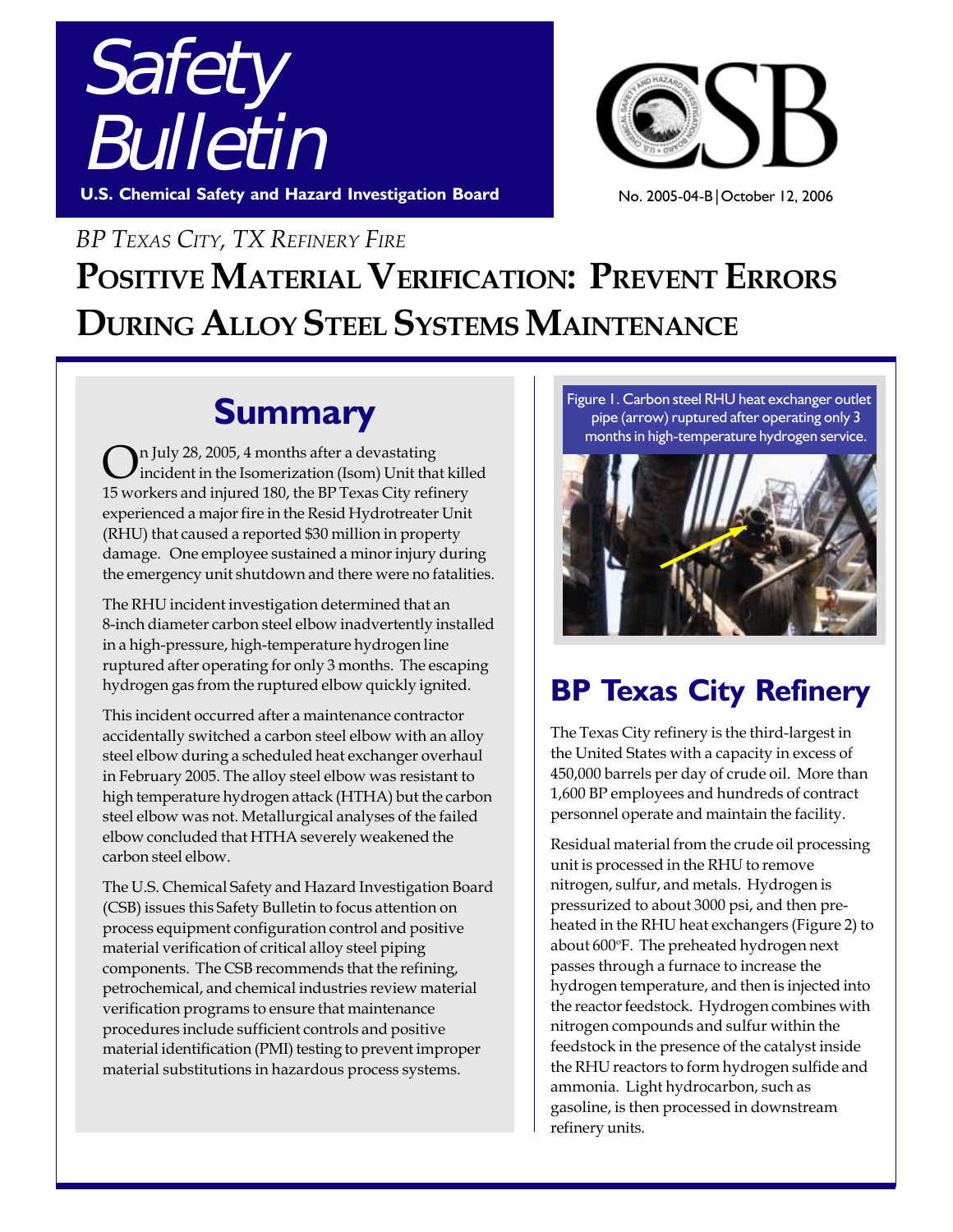Figure 2. Dimensionally identical piping elbows on RHU heat exchangers A and B.





**Upper left & top arrow -- Alloy steel elbows 2 and 3**

**Lower left arrow -- Carbon steel elbow 1**

CSB Investigation Reports are formal, detailed reports on significant chemical accidents and include key findings, root causes, and safety recommendations. CSB Hazard Investigations are broader studies of significant chemical hazards. CSB Safety Bulletins are short, general-interest

publications that provide new or noteworthy information on preventing chemical



accidents. CSB Case Studies are short reports on specific accidents and include a discussion of relevant good practices for prevention. All reports include safety recommendations when appropriate. CSB Investigation Digests are plain-language summaries of Investigation Reports.

## **Incident Description**

On July 28, 2005, at about 6:00 pm, an RHU hydrogen gas heat exchanger process pipe ruptured. The venting hydrogen gas ignited and a huge fireball erupted in the unit. One employee sustained a minor injury while assisting with the RHU emergency shutdown. The RHU sustained major damage from the hydrogen-fed fire that burned for two hours. There were

no offsite impacts but, as a precaution Texas City ordered a shelter-in-place for nearby residents until the fire was contained.

BP personnel examined the extensively damaged unit and determined that an 8-inch diameter pipe elbow on an RHU heat exchanger hydrogen gas outlet pipe ruptured (Figure 3). The BP investigation team recovered the elbow segments that remained attached to the pipe and three pieces found in the debris (Figure 4).

*The venting hydrogen gas ignited and a huge fireball erupted in the unit.*  $\bullet$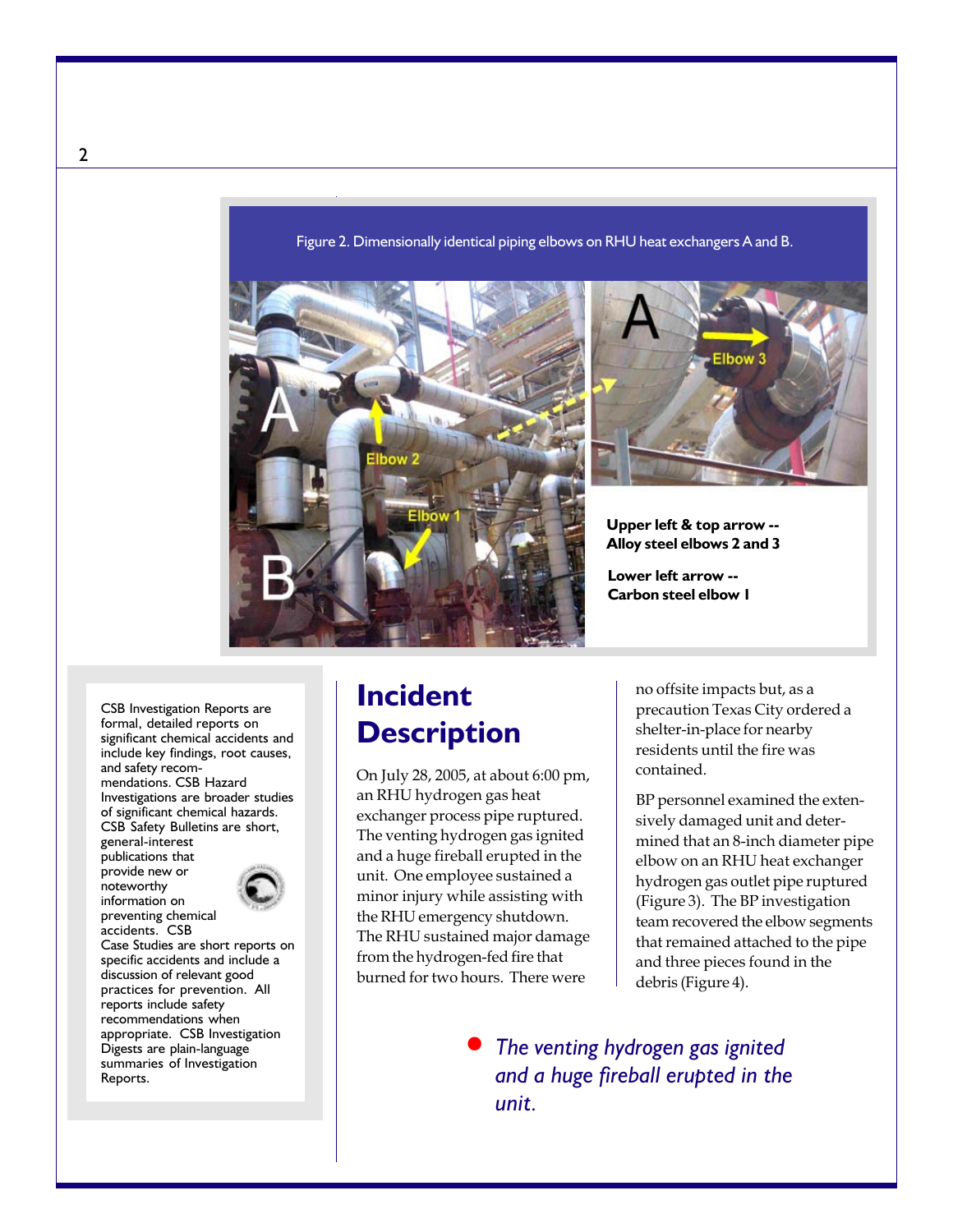

Figure 3. Ruptured 8-inch pipe elbow on heat exchanger A outlet.

Figure 4. Ruptured 8-inch carbon steel pipe elbow pieces recovered after the fire







**Upper left -- Carbon steel elbow segments (view of inside surface) Above -- Flange segments Close-up of fissure on middle elbow segment**

*The BP investigation team recovered the elbow segments that remained attached to the pipe and three pieces found in the debris . . .*

 $\blacklozenge$ 

*BP personnel examined the extensively damaged unit and determined that an 8-inch diameter pipe elbow on an RHU heat exchanger hydrogen gas outlet pipe ruptured . . .*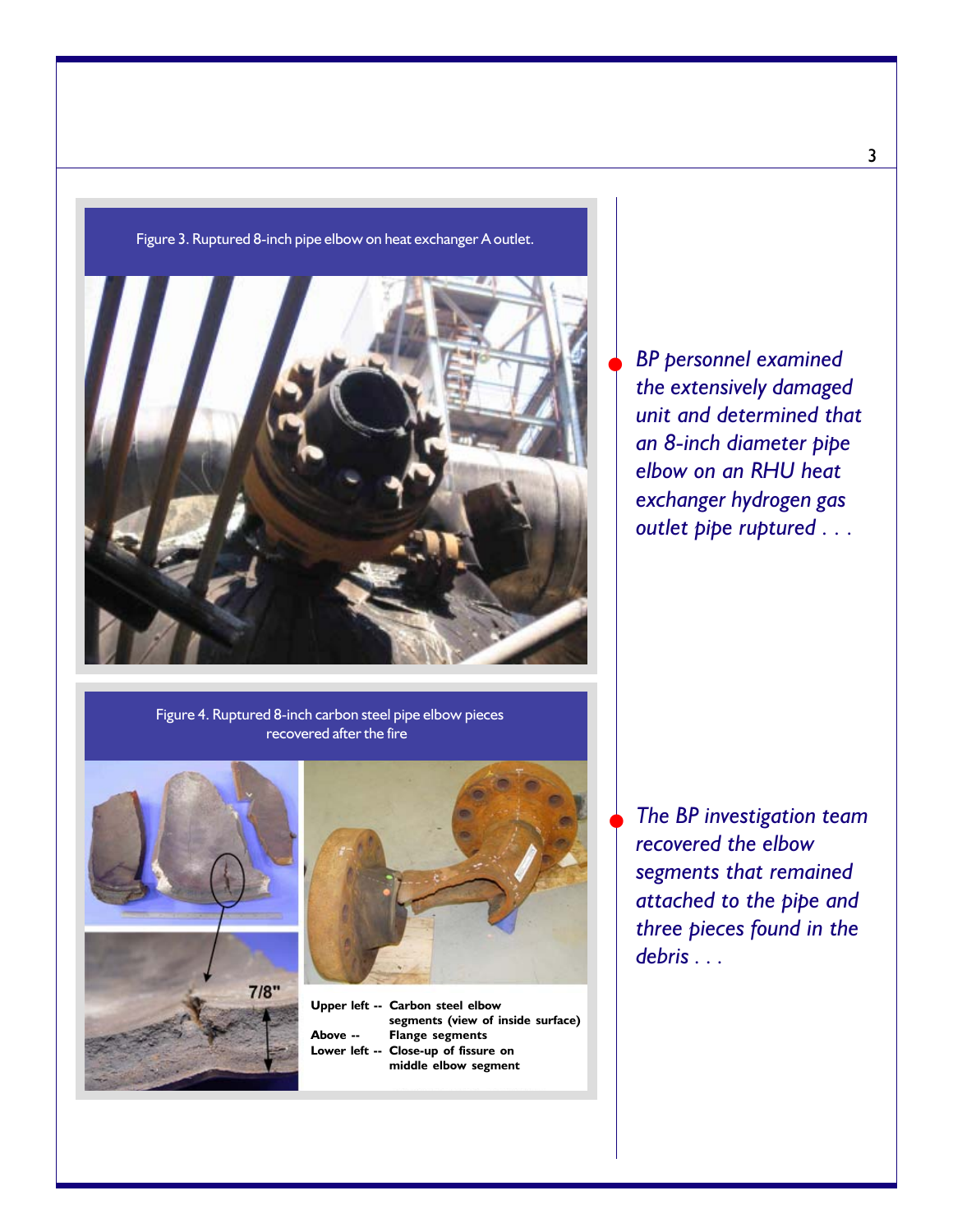## **Incident Analysis**

#### **HTHA Failure Mechanism**

Incidents involving HTHA date back to the 1940s. Carbon steel in hydrogen service at temperatures above about 450°F and pressures above 100 psia is susceptible to HTHA. At these operating conditions, atomic and molecular hydrogen permeates the steel and reacts with dissolved carbons or carbides<sup>1</sup> to form methane gas. The loss of carbon in the steel, or "decarburization," significantly degrades the steel's mechanical properties, including tensile strength and ductility.<sup>2</sup> The methane gas creates high localized stresses, which combine with the normal piping system stresses to create voids and fissures in the steel, which ultimately causes the pipe to rupture (API, 2004).

The American Petroleum Institute (API) Recommended Practice 941, *Steels in Hydrogen Service at Elevated Temperatures and Pressures in Petroleum Refineries and Petrochemical Plants,* recommends operating limits for carbon steel and low alloy steel piping systems in hydrogen service. Experiments and operating plant data show that HTHA is typically avoided by using low alloy steels $3$  containing

1.25–3.0 percent chrome, as the chrome combines with carbon to form chromium carbide, which is resistant to reacting with hydrogen.

#### **Failed Elbow Metallurgical Analyses**

The elbow segments recovered from the damaged unit were examined to identify the steel and the failure mechanism. Chemical analysis and microscopic examination determined that the elbow was made from carbon steel. Microscopic examination also revealed that the segments were severely decarburized and had deep fissures on the inside surface (see Figure 4). The decarburized steel and severe fissuring confirmed that HTHA caused the catastrophic elbow failure.

Detailed metallurgical examinations and micro-hardness testing quantified the extent of hydrogen damage to estimate the total time the elbow could have been in the high-temperature, highpressure hydrogen service before it failed. The results, compared to existing experimental data and empirical service life predictions, concluded that the elbow failed after being in service for fewer than 3000 hours.4

#### **RHU System Design**

Designed in the early 1980s, the RHU has three parallel operating systems. Each system contains a heat exchanger assembly that consists of two series-connected heat exchangers to preheat the hydrogen. For high-temperature hydrogen gas service piping to resist HTHA, the piping design specification requires 1.25% chrome "low alloy" steel, but for piping in hydrogen service at low temperatures, or those below 450°F, non-HTHA resistant carbon steel is specified, as using this material minimizes material cost.<sup>5</sup> Because heat exchanger B inlet piping and components operate at temperatures below 450°F, they are carbon steel; heat exchanger B outlet and all downstream piping and components (Figure 5) are required to be low alloy steel because they operate at temperatures above 500°F.

Construction costs may have been saved by making elbows 1, 2, and 3 on each heat exchanger assembly dimensionally identical, as doing so requires fewer pipe assembly fabrication drawings and weld joints in each assembly. Because the elbows are dimensionally identical, the piping contractor had to ensure that the low alloy steel elbows 2 and 3 were installed in the correct locations when the RHU was built. Had the elbow 1 design

<sup>&</sup>lt;sup>1</sup> A carbide is a chemical compound formed between carbon and a metal or metals (e.g., chromium carbide, iron carbide).

<sup>&</sup>lt;sup>2</sup> Ductility is the ability of a metal to plastically deform without breaking or fracturing.

<sup>&</sup>lt;sup>3</sup> Low alloy steels typically contain less than 0.3% carbon and 2-8% total alloying elements.

<sup>4</sup> The metallurgical analysis did not calculate the actual service life of the carbon steel elbow. Rather, it compared the observed extent of carbon steel degradation to total time in service of more than 100,000 hours or fewer than 3,000 hours assuming the carbon steel and low alloy steel elbows were swapped either in the 1991 or 2005 maintenance overhaul.

<sup>5</sup> The cost of 1.25 percent chrome low alloy pipe is approximately three to four times more expensive than carbon steel pipe.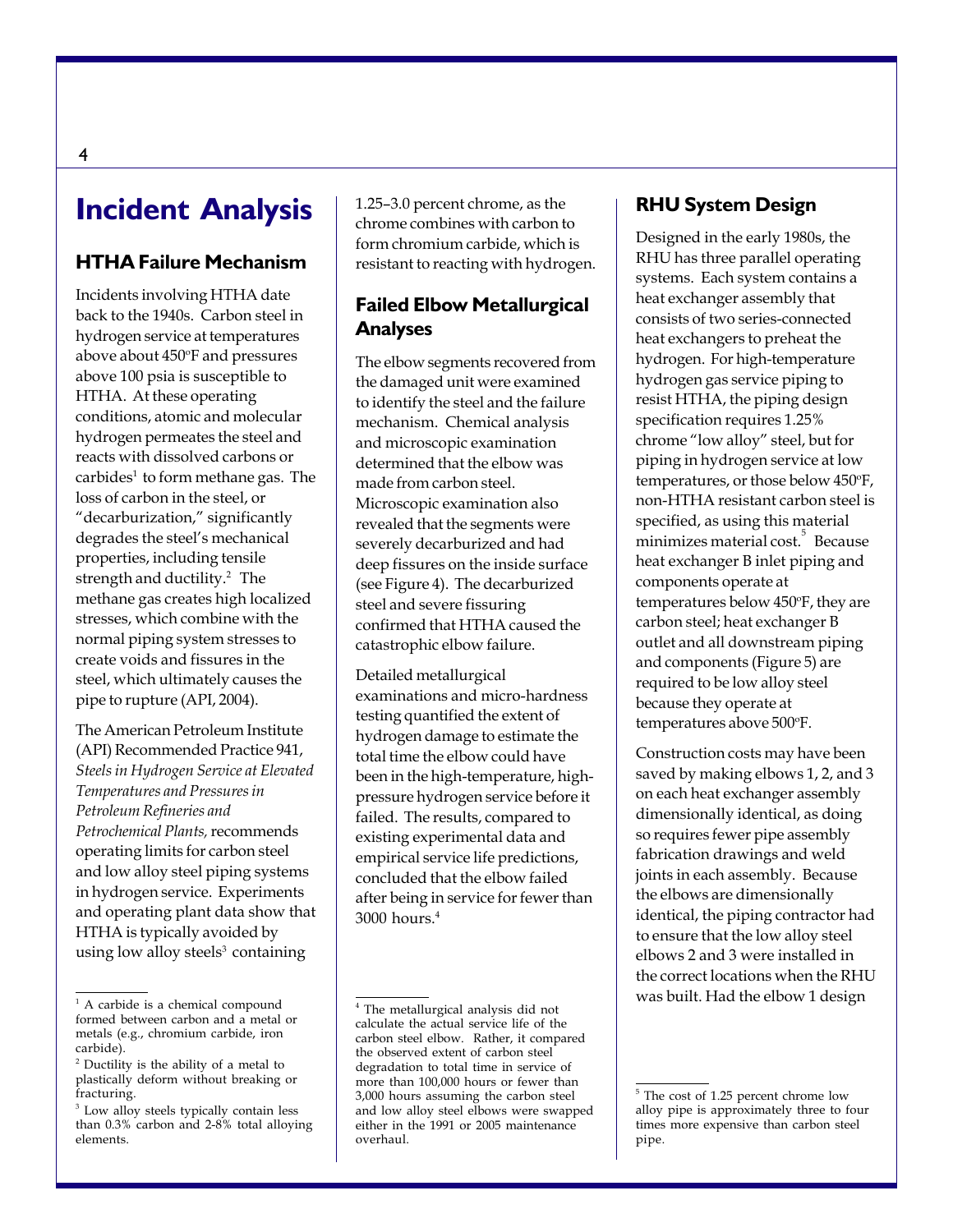

Figure 5. RHU hydrogen heat exchanger piping material requirements.

dimensions been different, elbow 1 would not have been interchangeable with elbow 2 or 3 (see Figure 2).

Because of this component interchangeability, any heat exchanger piping disassembly/ reassembly for maintenance or repair requires the maintenance crew to be careful to install each elbow in the correct location. Because carbon steel and low alloy steel are visually indistinguishable, special test equipment $^6$  is needed to distinguish the two low alloy steel elbows from the carbon steel elbow. Otherwise, to prevent switching elbow 2 or 3 with incompatible carbon steel elbow 1, the crew must clearly label or mark each elbow before removing them, then confirm that each has been reinstalled in the correct location.

*The results, compared to existing experimental data and empirical service life predictions, concluded that the elbow failed after being in service for fewer than 3000 hours.*

 $\blacklozenge$ 

<sup>6</sup> Portable hand-held test devices, such as an x-ray fluorescence instrument, quickly distinguish between carbon steel and alloy steel piping materials without damaging the test article.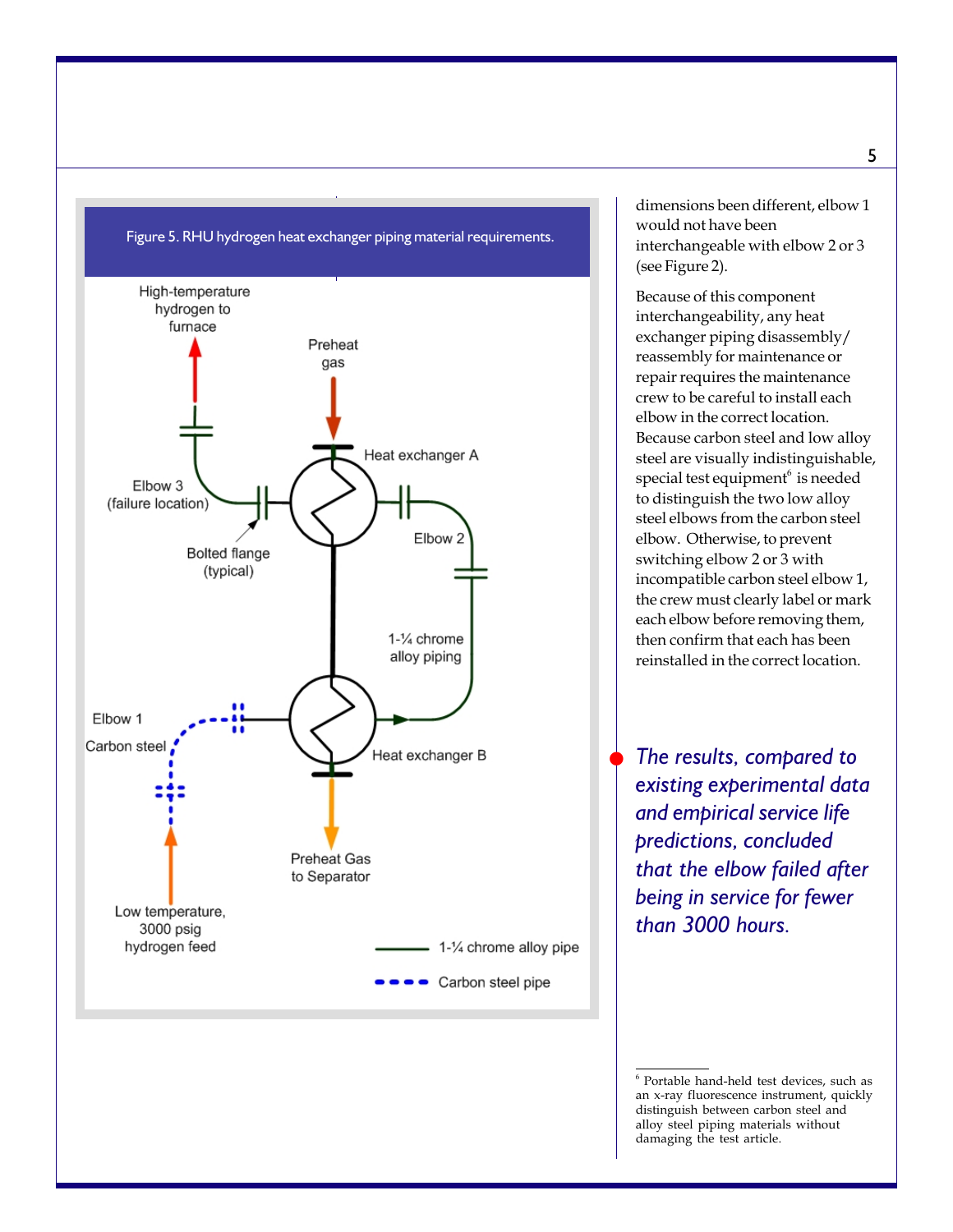#### **RHU Heat Exchanger Maintenance**

The RHU heat exchangers were placed in service in 1984. Scheduled heat exchanger cleaning and inspection were performed in 1989 and 1991. Elbows 1, 2, and 3 were removed from the heat exchangers, set aside, and then reinstalled following the maintenance.

The next scheduled heat exchanger maintenance overhaul began in January 2005. The three elbows were removed, stored temporarily, and then reinstalled 39 days later. The maintenance contractor, JV Industrial Companies, was unaware of the material differences in the elbows and BP did not require the contractor to implement any special precautions to prevent inadvertently switching the elbows or any post-reassembly testing to confirm the alloy elbows were reinstalled in the correct locations.

Metallurgical analyses after the incident concluded that the carbon steel elbow could withstand the high-temperature, high-pressure service for only a few thousand hours. X-ray fluorescence testing confirmed that an alloy steel elbow was installed in the carbon steel elbow position on the heat exchanger B inlet. Therefore, the CSB concluded that carbon steel elbow

1 was inadvertently switched with alloy steel elbow 3 when the maintenance contractor reassembled the piping during the winter 2005 heat exchanger overhaul.

#### **Alloy Piping Material Verification**

The BP Texas City refinery has a material verification program, and PMI test equipment that quickly differentiates carbon steel from alloy steel piping components. The BP procedure requires alloy steel components to be verified when they are received in the warehouse and when alloy steel components are shipped from the warehouse for use in new construction. However, it does not require PMI during maintenance, even when there is a risk of inadvertent substitution of the wrong material with alloy piping components.

As this incident demonstrated, merely disassembling and reassembling piping components during maintenance can result in unacceptable system modifications. Lacking post-installation PMI testing, or positive identification of the alloy steel components before and after installation (e.g., component tagging before disassembly), the maintenance crew's reassembly error went undetected until the pipe failed.

## **Key Findings**

- Piping systems can be designed such that incompatible components cannot be interchanged. All three elbows could have been made from the same low alloy steel material, even though this would have meant additional material expense. Alternatively, elbow 1 could have been dimensionally different from elbow 2 and 3, although this would have meant additional construction costs.
- In February 2005, a carbon steel elbow was installed in the high temperature, high pressure hydrogen line instead of the required 1.25 percent chrome low alloy steel elbow. HTHA caused the carbon steel elbow to rupture after the unit operated only a few months.
- The BP Texas City refinery material verification procedure did not require critical piping component PMI testing during equipment maintenance, even though the incompatible components could be inadvertently switched.7 The test is simple to perform and quickly differentiates between carbon steel and alloy steel.

<sup>7</sup> The Mechanical Integrity Quality Assurance element in the OSHA Process Safety Management Standard requires "…appropriate checks and inspections to assure equipment is installed properly…" (OSHA, 1992)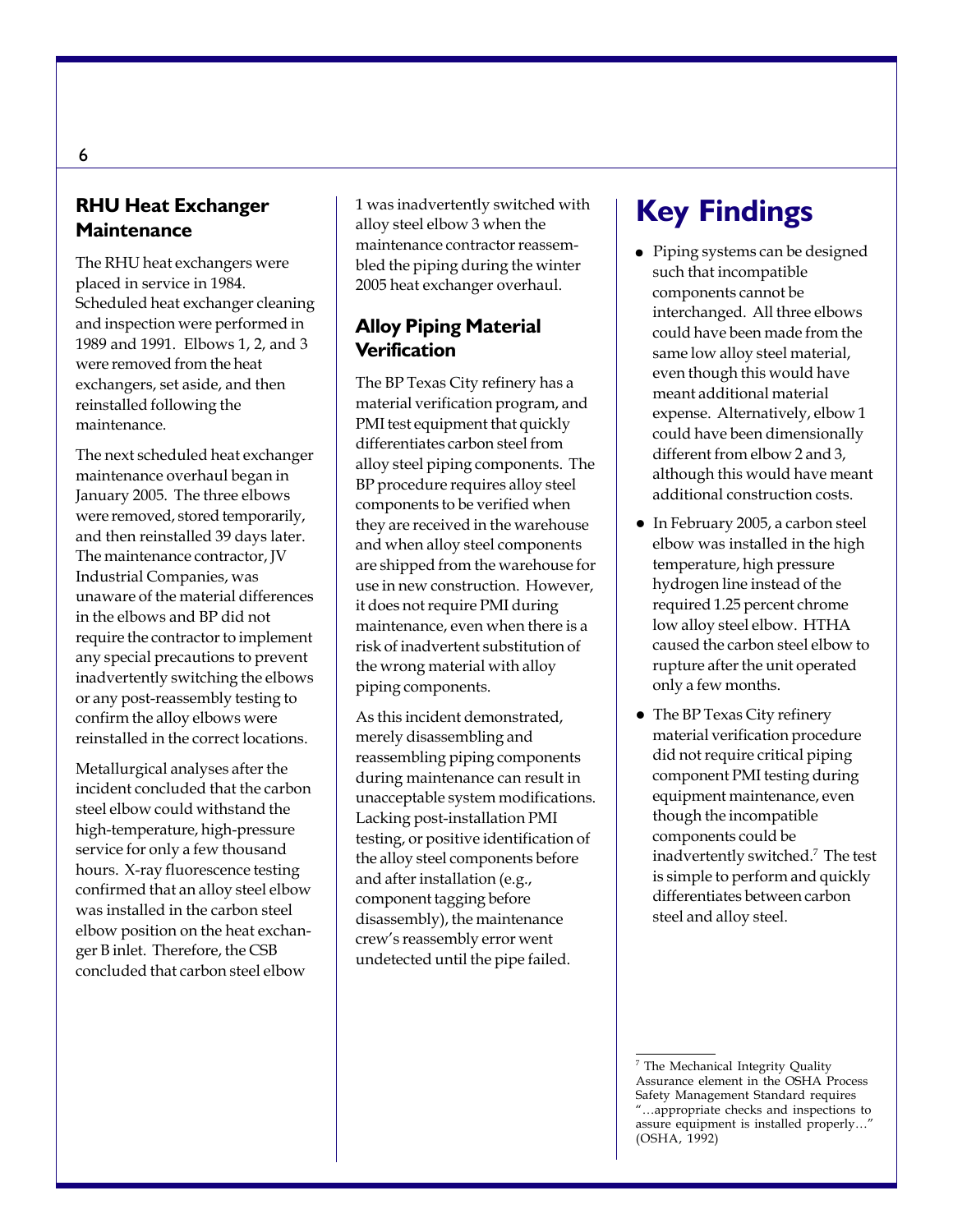- $\bullet$  BP did not alert the maintenance contractor that two of the three elbows were alloy steel piping components and must not be interchanged with the carbon steel elbow.
- The maintenance contractor, JV Industrial Companies, did not adequately control the disassembly, storage, and reassembly of the piping components to ensure that all the piping components were returned to their original installed locations.
- $\bullet$  The maintenance contractor inadvertently switched carbon steel elbow 1 (Figures 2 and 5) with the alloy steel elbow 3 during the January 2005 RHU heat exchanger overhaul.

*As this incident demonstrated, merely disassembling and reassembling piping components during maintenance can result in unacceptable system modifications.*

 $\bullet$ 

### **Lessons Learned**

#### **Human Factors Based Design**

Designers should consider the entire process system life cycle, including planned maintenance, to avoid piping configurations that allow critical alloy piping components to be interchanged with non-compatible piping components.

#### **Positive Material Verification Programs**

In-situ alloy steel material verification using x-ray fluorescence, or other nondestructive material testing, is an accurate, inexpensive, and fast PMI test method. Facility owners, operators, and maintenance contractors should ensure that the verification program requires PMI testing, such as specified in API Recommended Practice 578, or other suitable verification process, for all critical service alloy steel piping components that are removed and reinstalled during maintenance.

At a minimum, piping components and their respective locations should be tagged or marked before removal, and the correct installed location is verified after reinstallation.

### **Recommendations**

#### BP Texas City Refinery *2005-04-B-R1*

Revise the maintenance quality control program to require positive material identification testing or another suitable material verification process for all critical service alloy steel piping components removed and reinstalled during maintenance, and inform work crews of special material handling precautions.

#### JV Industrial Companies *2005-04-B-R2*

Develop/update the written piping component installation quality control procedure to require positive material identification testing or other suitable verification or tracking process for all alloy steel piping components removed during maintenance.

*At a minimum, piping components and their respective locations should be tagged or marked . . .*

 $\blacklozenge$